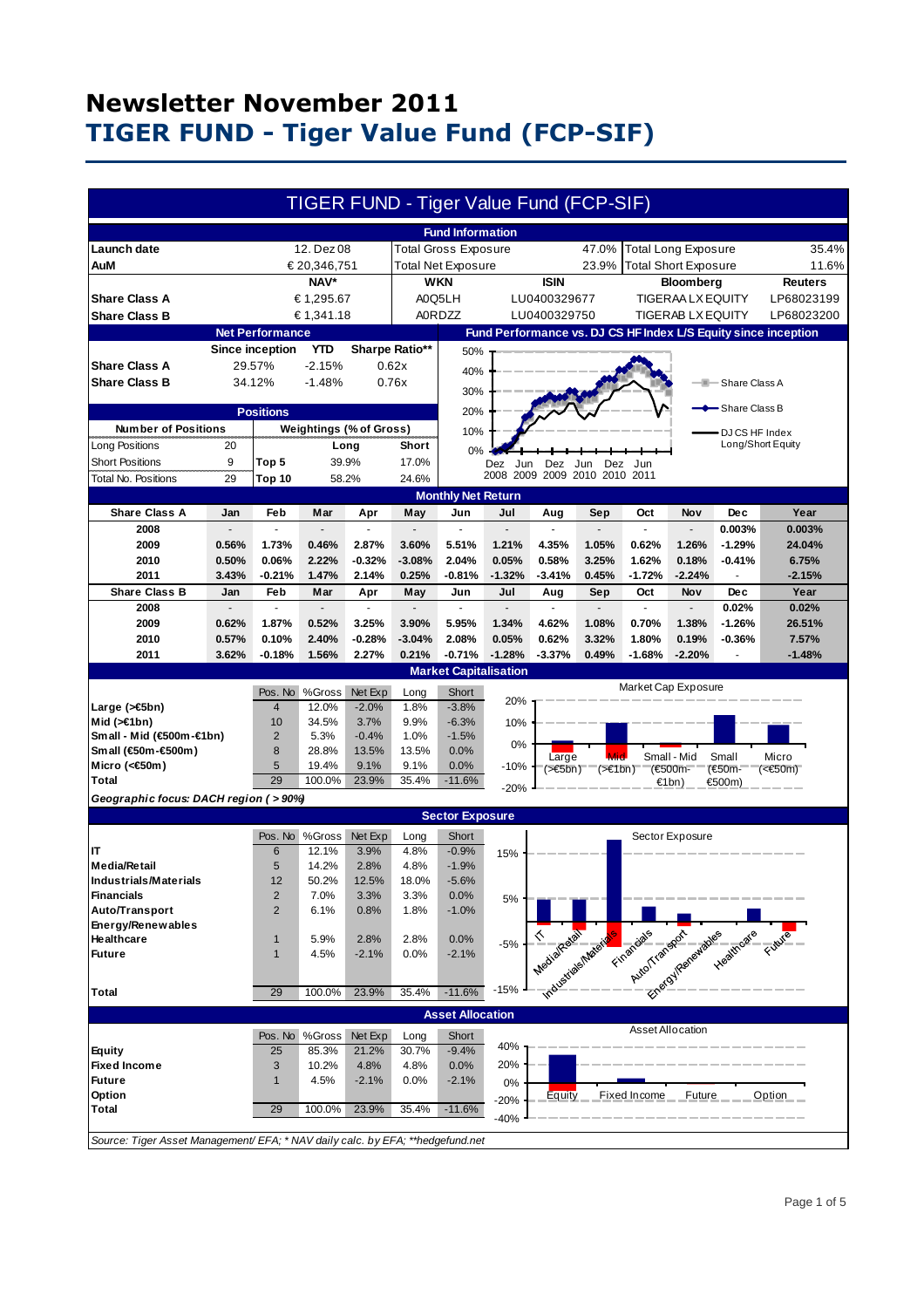### **Tiger Value Fund – November 2011**

### **O Returns: -2.24% (class A)/-2.20% (class B)**

 In November the Tiger Value Fund had a negative net return of 2.24% for share class A and 2.20% for share class B, making a cumulative negative net return of 2.15% / 1.48% in the year-to-date and  $+29.57\%$  /  $+34.12\%$  since inception (share class A/B).

### **O Commentary: Profitable shorts but poor performing long positions**

With a low net exposure of around 13% (beta adjusted) we actually had a good start in the month profiting from the sell-off at the beginning of November. We increased our net exposure to around 24% and 20% beta adjusted, booking around +140bp profits on our single shorts and future hedges. Unfortunately the fund performance suffered particularly from the sell-off in our core position Francotyp-Postalia (-177bp) at the end of November. Year-to-date the Tiger Value Fund still outperformed other European long/short hedge funds (CS DJ HF Index) by 450bp and 518bp for share class A and B respectively.

While our largest attributer was BWIN.PARTY adding positively with  $+65bp$  to the Fund's performance, our top loss makers Rheinmetall, Praktiker and Francotyp-Postalia cost the fund -347bp. We sold our shares in Praktiker after the company announced its Eur 300m financing needs but kept the bonds on the books as we believe that the company will receive sufficient funds to restructure the company.

In November our single shorts added +102bp and our future hedges added +58bp to the fund's performance.

### **O Discussion: Francotyp-Postalia AG – sell-off overdone, catalysts ahead**

Our core position Francotyp-Postalia AG (FPH GY;  $\in$ 19) is the market leader for franking machines in Germany with a  $> 40\%$  market share (mailroom segment) and globally ranking #3 (9% share) behind its key competitors Pitney Bowes (63%) and Neopost (24%).

FPH provides a one stop shop with a broad service range for mail communications including hybrid mail and De-Mail (secure e-mail). FPH shares fell 30% after the company poorly communicated its weak Q3 results not highlighting its promising picture for 2012.

We increased our stake in the company since we see various catalysts for the stock: (1) FPHs 2012 guidance should restore investor confidence; (2) launch of FPH's state of the art product "Phoenix" in March 2012; (3) cost savings from its restructuring will start to boost profitability by Eur 3m annually (40% of EBIT 2010) from Q2 2012; (4) FPH's large government customer base puts them in the pole position to profit from De-Mail which is promoted by Deutsche Telekom and United Internet. In addition the company operates a stable business model with recurring revenues and adj. EBITDA margins > 18%.

FPHs valuation looks undemanding trading at 2x EBITDA 2012e, 4x EBIT 2012e and a PER 2012e of 3x. With its high FCF-to-Equity yield of  $>$  30% and strong market positions the company is an attractive target for both private equity and strategic investors.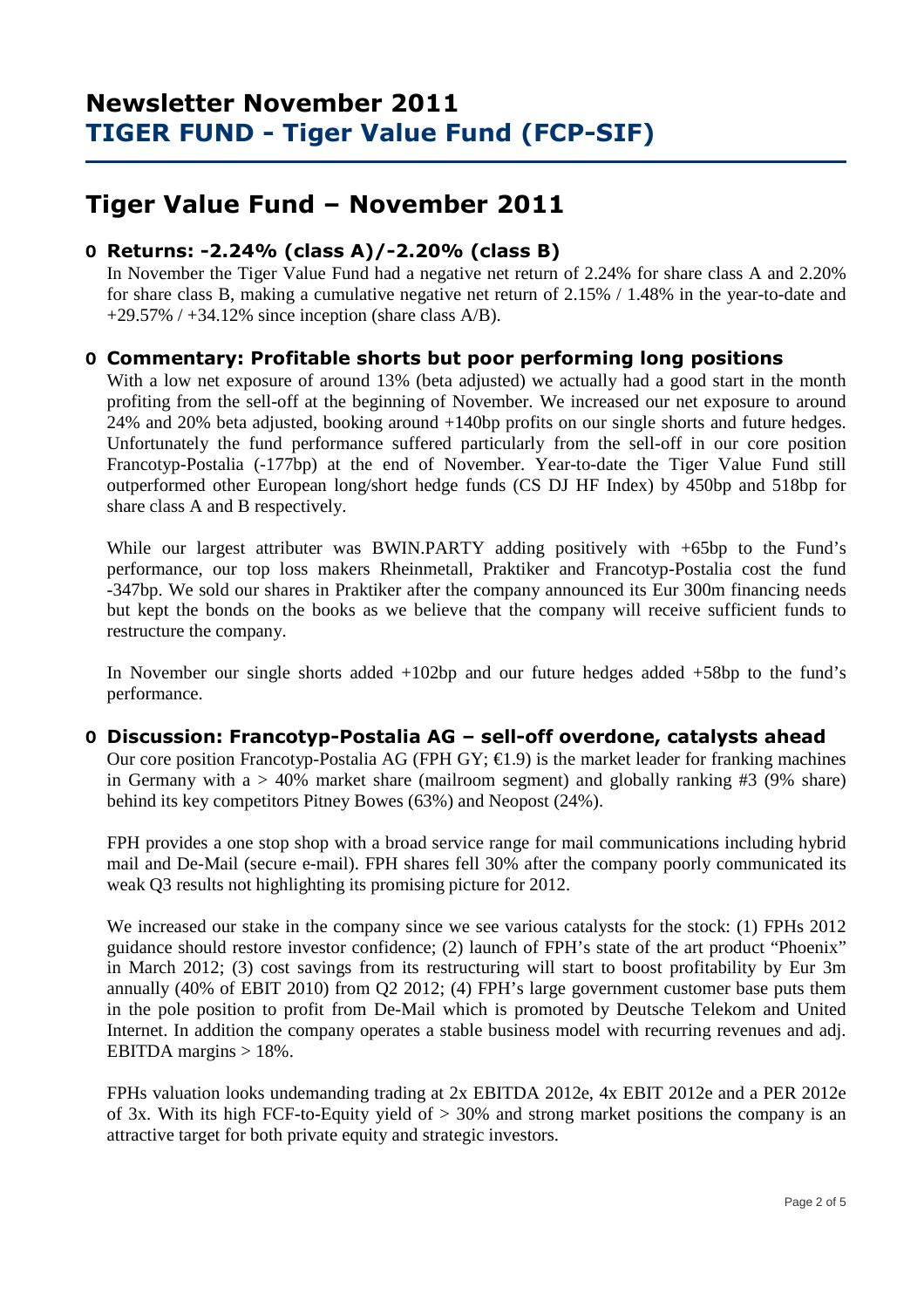### **o Outlook: Tiger Asset Management – Expansion strategy 2012**

In 2011 equity markets were driven by sovereign debt fears and rescue packages for the Euro-zone. As a result of the still unsolved European sovereign debt crisis, the economic outlook for Europe has significantly deteriorated by the end of 2011.

We expect a challenging start into 2012 as most European companies had strong H1 2011 numbers and we feel that analyst expectations still have to come down significantly. Also the high volatility at equity markets is likely to continue until European policy makers will find a solution for the sovereign debt crisis. However, we believe that equity markets should find a bottom in 2012 as visibility on solving sovereign debt problems should improve mid-term giving us as a fundamental bottom up stock picker ample investment opportunities over the next twelve months.

#### **Expansion strategy 2012:**

Having built a three year track record for the Tiger Value Fund with an annualized net return of 9.3% for share class A and 10.6% for share class B, with Eur 21m assets under management we are now prepared to enter our second growth phase. In 2012 we will strengthen our investment management team and open a new office in Zug/Switzerland to work closer with our strategic partner Privat- und Handelsbank Zürich AG. In addition we have plans to launch two additional funds.

Next week we will start to market our new product, the Tiger German Opportunity Fonds, a total return fund with a derivative hedging strategy advised by Tiger Asset Management GmbH and Schömig & Gschrei GbR. The Tiger German Opportunity Fonds is a UCITS IV fund with daily liquidity, i.e. investable for every investor including retail clients and will focus on small & midcap investments in Germany. Our partners Dr. Peter Schömig and Dr. Michael Gschrei operate a buy-side research and consulting boutique (www.schoemig-gschrei.de).

If you require further information or have any questions regarding our funds or anything else please feel free to contact us via phone at +49(0)402263235-11 (Marc Schädler / Tiger German Opportunity Fonds) or at +49(0)402263235-12 (Matthias Rutsch / Tiger Value Fund). Our next subscription deadline for the Tiger Value Fund is 22 December 2011, 5pm.

## *The Tiger Value Fund Desk, 17th December 2011.*

 *Matthias Rutsch Marc Schädler*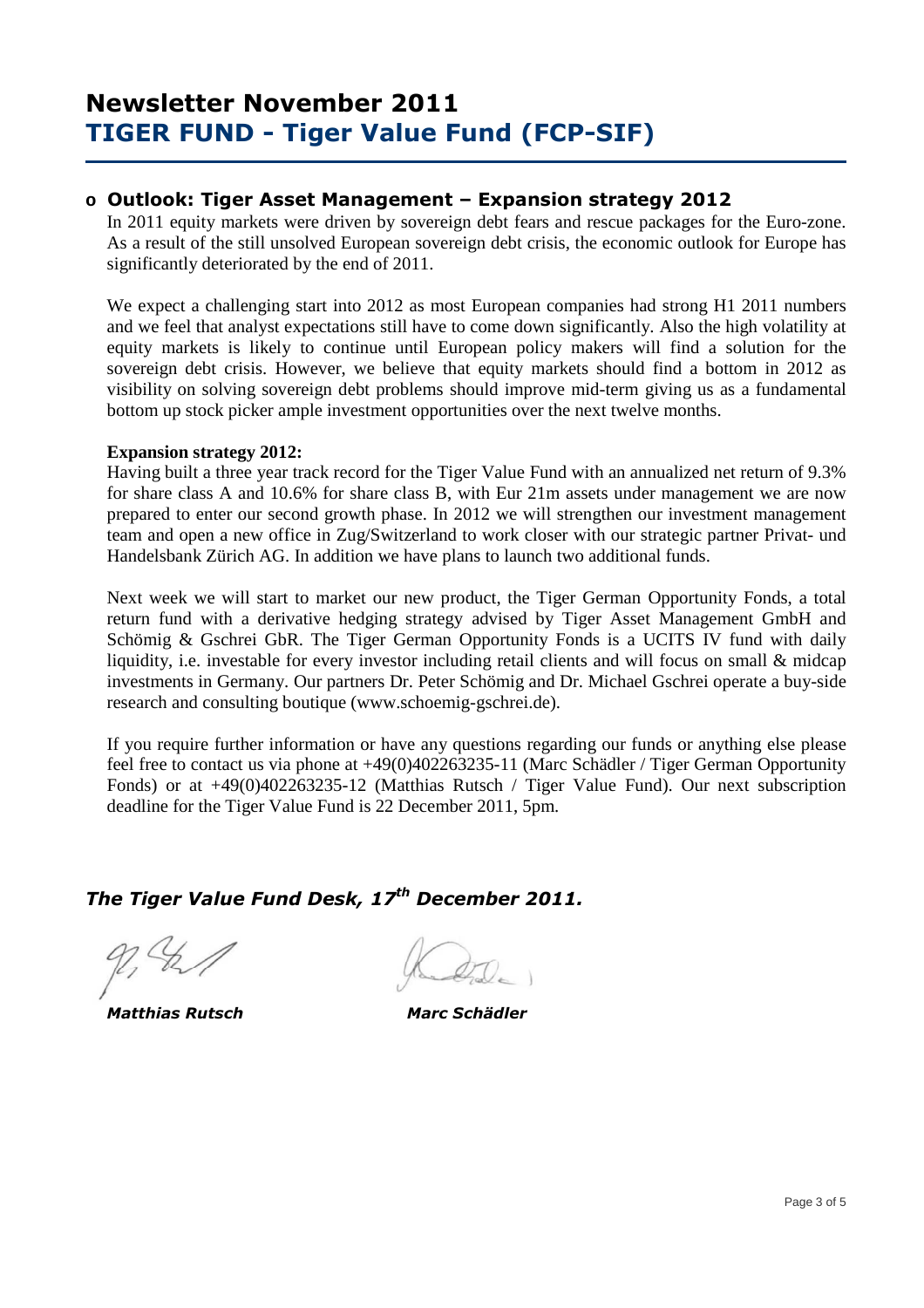#### **Objectives**

The objective is to identify undervalued companies with external catalysts and/or initiate pro-active measures to create shareholder value. The fund aims for a 5 year return of 10-15% p.a. with strong focus on capital preservation.

#### **Investment Strategy**

The Investment Advisor is a fundamental long-short equity stock-picker. The fund seeks undervalued small and midcap companies where a number of issues, which in our opinion can be improved, are sub-optimizing the company's public market value. For each position we perform a detailed research process including a 360 degree research approach and 10 point scoring system.

The managers foresee a direct dialog with the company as well as with other shareholders to support management to initiate value creating measures. Their partner network i.e. other shareholders, consultants, sector experts, media etc. will help to impact positive change.

The fund intends to engage in 15-30 long investments with a target net long exposure of around 50%. The geographic focus is likely to be Germany, Switzerland and Austria.

| <b>Fund Information</b>   |                               | <b>Fee Structure and Risk Management</b> |                           |  |  |  |  |
|---------------------------|-------------------------------|------------------------------------------|---------------------------|--|--|--|--|
| Currency                  | <b>EUR</b>                    | Admin/Custodian Fee                      | Up to 0.49%               |  |  |  |  |
| Legal Entity              | <b>FCP-SIF</b>                | Advisory (Mgmt) Fee                      |                           |  |  |  |  |
| <b>Fund Domicile</b>      | Luxembourg                    | Share Class A                            | 2.0%                      |  |  |  |  |
| <b>Fund Structure</b>     | Open-ended multi-class        | Share Class B                            | 1.5%                      |  |  |  |  |
| Style mandate             | Long/Short and Value Activist | Performance Fee                          |                           |  |  |  |  |
| <b>Investment Minimum</b> |                               | Share Class A                            | 20%                       |  |  |  |  |
| Share Class A             | € 125,000                     | Share Class B                            | 15%                       |  |  |  |  |
| Share Class B             | € 5,000,000                   | Hurdle Rate                              | None                      |  |  |  |  |
| Sub. Frequency            | Monthly                       | <b>Highwater Mark</b>                    | Yes.                      |  |  |  |  |
| Red. Frequency            | Monthly                       | Eligible Investors                       | See Issue Document        |  |  |  |  |
| <b>Redemption Notice</b>  |                               | Leverage                                 | Maximum 200% of NAV       |  |  |  |  |
| Share Class A             | 3 months                      | Fund Benchmark                           | DJ CS HF Index L/S Equity |  |  |  |  |
| Share Class B             | 6 months                      |                                          |                           |  |  |  |  |

#### **Fund Advisor Details and Service Providers**

| <b>Investment Advisor</b> | Tiger Asset Management GmbH; Neuer Wall 35; D-20354 Hamburg        |
|---------------------------|--------------------------------------------------------------------|
| <b>Contact</b>            | Matthias Rutsch, +49 40 226 32 35 12, matthias.rutsch@tiger-am.com |
| Sub-Advisor               | PHZ Privat- und Handelsbank Zürich AG                              |
| <b>Management Company</b> | Alceda Fund Management SA                                          |
| <b>Prime Broker</b>       | SEB AB                                                             |
| Administrator             | European Fund Administration SA                                    |
| <b>Custodian</b>          | SEB SA                                                             |
| <b>Auditor</b>            | <b>PriceWaterhouseCoopers</b>                                      |